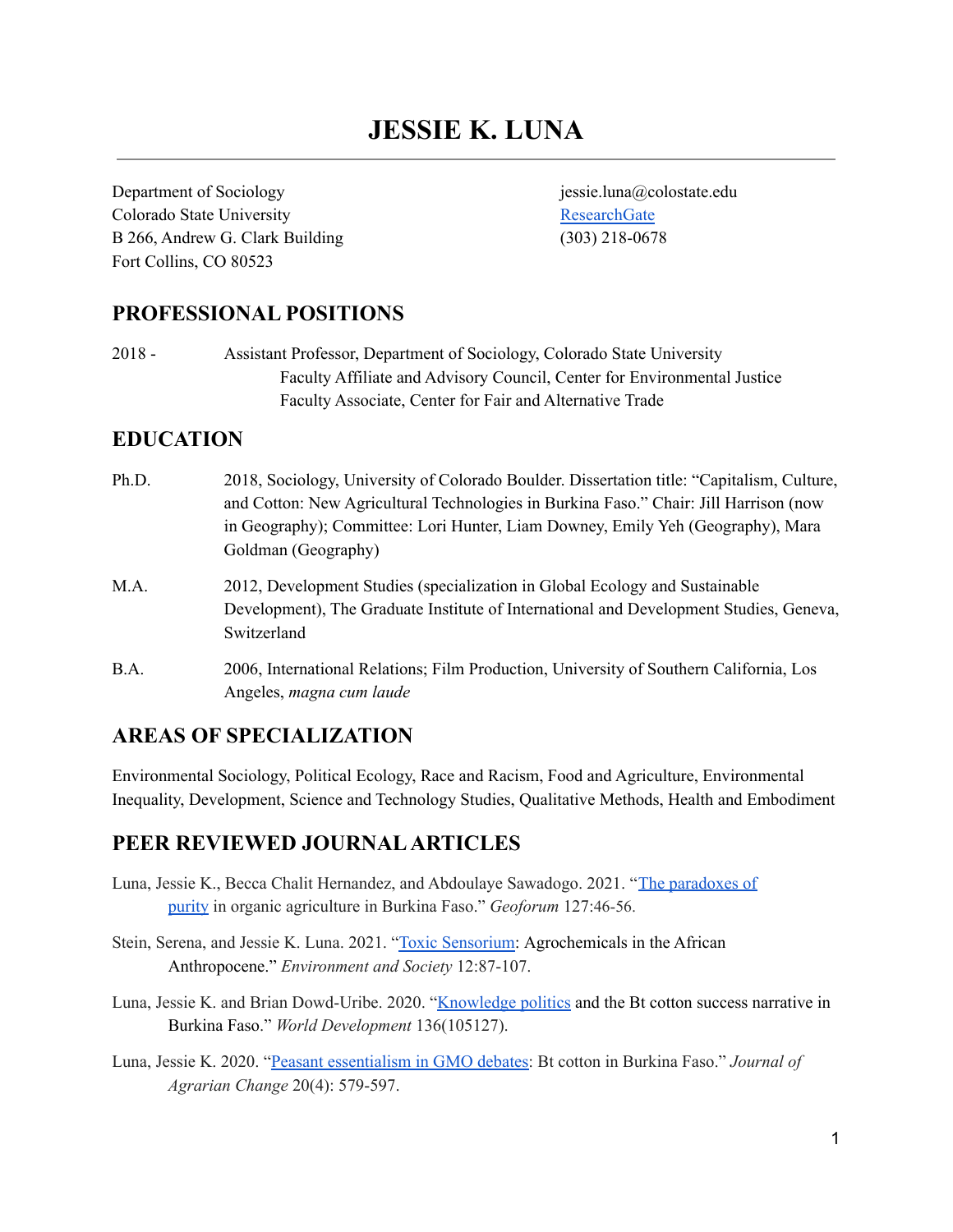- Luna, Jessie K. 2020. "'[Pesticides](https://link-springer-com.ezproxy2.library.colostate.edu/article/10.1007/s10460-019-09999-y?wt_mc=Internal.Event.1.SEM.ArticleAuthorOnlineFirst&utm_source=ArticleAuthorOnlineFirst&utm_medium=email&utm_content=AA_en_06082018&ArticleAuthorOnlineFirst_20191120) are our children now': Cultural change and the technological treadmill in the Burkina Faso cotton sector." *Agriculture and Human Values* 37(2): 449-462.
- Luna, Jessie K. 2019. "The ease of hard [work:](https://link.springer.com/article/10.1007/s11133-019-9412-8) Embodied neoliberalism among Rocky Mountain fun runners." *Qualitative Sociology* 42(2): 251–271.
	- Honorable Mention, 2016 ASA Body and Embodiment Section Student Paper Award
	- Outstanding Research Paper Award, 2015, Department of Sociology, CU Boulder
- Luna, Jessie K. 2019. "The chain of [exploitation](https://www.tandfonline.com/doi/figure/10.1080/03066150.2018.1499623?scroll=top&needAccess=true): Intersectional inequalities, capital accumulation, and resistance in Burkina Faso's cotton sector." *The Journal of Peasant Studies* 46(7):1413-1434.
- Luna, Jessie K. 2018. ["Getting](https://www.tandfonline.com/doi/abs/10.1080/23251042.2017.1396657) out of the dirt: Racialized modernity and environmental inequality in the cotton sector of Burkina Faso." *Environmental Sociology* 4 (3): 221-34.
	- Honorable Mention, 2017 ASA Environmental Sociology Section Marvin E. Olsen Student Paper Award
- Hunter, Lori M., Jessie K. Luna, and Rachel M. Norton. 2015. "The [environmental](https://www.annualreviews.org/doi/10.1146/annurev-soc-073014-112223) dimensions of [migration.](https://www.annualreviews.org/doi/10.1146/annurev-soc-073014-112223)" *Annual Review of Sociology* 41: 377-97.

### **RESEARCH IN PREPARATION**

Luna, Jessie K. and Gabin Korbeogo. "Environmental inequalities in Africa," chapter in the *Handbook of Inequality and the Environment*, edited by Michael J. Lynch, Michael A. Long, and Paul B. Stretesky. Invited chapter; draft submitted and under peer review.

Luna, Jessie K. "Lions and tigers and Malthus, oh my! Racialized nature and naturalized race at the Denver Zoo." In preparation

Luna, Jessie K. "Technological healthism and the inequalities of rationality." In preparation.

Luna, Jessie K. *White Gold, Black Debt: Racial Capitalism and Agricultural Modernization in West Africa.* Book manuscript in preparation.

#### **RESEARCH GRANTS AND SCHOLARSHIPS**

2017- 2018 American Association of University Women American Dissertation Fellowship (\$20,000) 2016 National Science Foundation Doctoral Dissertation Research Improvement Grant, Sociology (\$9,500) 2016 U.S. Student Fulbright to Burkina Faso (\$25,000) 2016 CU Boulder Dean's Graduate Student Research Grant (\$10,000) 2014 NSF Scholarship to summer seminar "Science and Technology Studies and Environmental Sociology and Policy," Vanderbilt University, with David Hess 2010- 2012 Full academic scholarship, Graduate Institute of International and Development Studies, Geneva, Switzerland

### **AWARDS**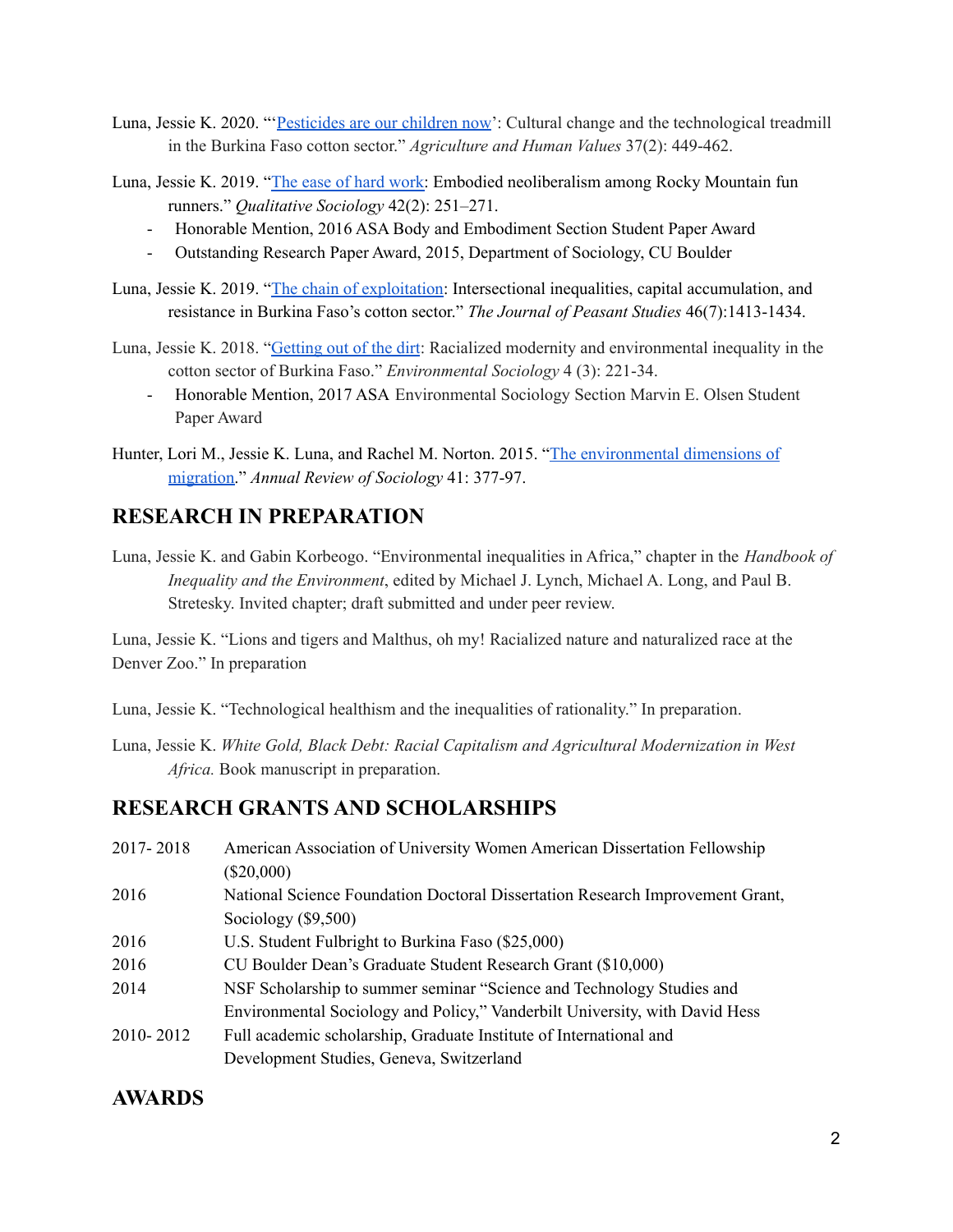| 2017 | Ralph and Barbara Dakin Award, Dept of Sociology, CU Boulder. Awarded for                  |
|------|--------------------------------------------------------------------------------------------|
|      | outstanding scholarship that contributes to peace, intercultural understanding, resolution |
|      | of conflict, or the amelioration of important social problems (\$1000)                     |
| 2017 | Honorable Mention, ASA Environment and Technology Section Marvin E. Olsen                  |
|      | student paper award for "The Color of Progress: Racialized Narratives and                  |
|      | Environmental Inequality in the Cotton Sector of Burkina Faso"                             |
| 2016 | Honorable Mention, ASA Body and Embodiment Section graduate student paper award            |
|      | for "The Ease of Hard Work: Distinction, Boundary Work, and Embodied Neoliberalism"        |
| 2015 | Outstanding Research Paper Award, Dept of Sociology, CU Boulder for "The                   |
|      | Ease of Hard Work: Distinction, Boundary Work, and Embodied Neoliberalism"                 |

### **INVITED TALKS AND PRESENTATIONS**

2021 "Réguler l'invisible: les compromis et paradoxes au sein des politiques relatives aux pesticides en Afrique," Keynote address at Pesticides and Public Policies in the Global South International Conference at Université Alassane Ouattara, Bouaké, Côte d'Ivoire 2020 "Is it natural? Is it earned? Sociological insights on justifying inequality." Department of Food Science and Human Nutrition, Colorado State University

### **CONFERENCE PRESENTATIONS**

#### **Panels Organized**

| 2021                    | "Political Ecology and New Green Revolutions in Africa." Co-organized with Joeva       |
|-------------------------|----------------------------------------------------------------------------------------|
|                         | Rock and Brian Dowd-Uribe. Association of American Geographers Conference (virtual)    |
|                         | Discussant or invited panelist                                                         |
| 2021                    | Discussant, "Contradictions et antagonismes au carrefour des espaces agricoles,        |
|                         | sanitaires, économiques, environnementaux ou écologiques," at Pesticides and Public    |
|                         | Policies in the Global South International Conference at Université Alassane Ouattara, |
|                         | Bouaké, Côte d'Ivoire                                                                  |
| 2021                    | Author Meets Critics panelist for Matthew Schnurr's Africa's Gene Revolution:          |
|                         | Genetically Modified Crops and the Future of African Agriculture, Association of       |
|                         | American Geographers Conference (virtual)                                              |
| 2021                    | Discussant, "Political Ecology and New Green Revolutions in Africa," Panel 2,          |
|                         | Association of American Geographers Conference (virtual)                               |
| 2019                    | Discussant, "Pesticide uses and their drivers" at the Pesticide Politics in Africa     |
|                         | Conference, Arusha, Tanzania                                                           |
| 2019                    | Discussant, "Intersections of interventions: On development, difference, dispossession |
|                         | and discourse." Dimensions of Political Ecology Conference, Lexington, Kentucky        |
| <b>Papers Presented</b> |                                                                                        |
| 2020                    | "Clean white cotton: race and the paradoxes of organic agriculture in Burkina Faso."   |

Paper presented at the American Sociological Association Conference (virtual) 2019 "Peasant imaginaries in the debate over GMOs: evidence from Burkina Faso." Paper presented at the Association for the Study of Food and Society and the Agriculture, Food,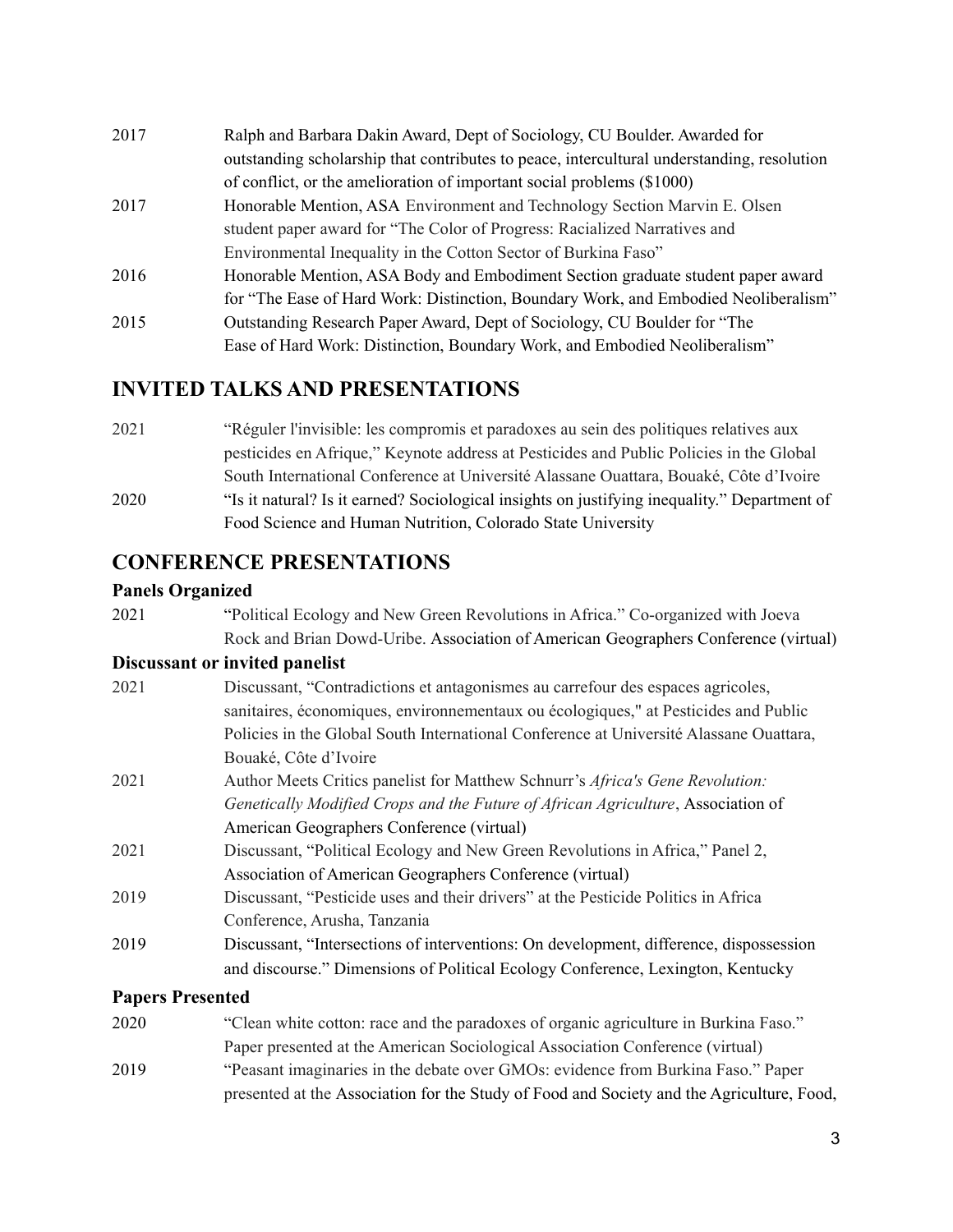|      | and Human Values Society Conference, Anchorage, Alaska                                      |
|------|---------------------------------------------------------------------------------------------|
| 2019 | "Cultural and economic treadmills driving pesticide use in Burkina Faso." Paper             |
|      | presented at the Pesticide Politics in Africa Conference, Arusha, Tanzania                  |
| 2019 | "Quantified Deservingness: a comparative political ecology of technological healthism."     |
|      | Paper presented at Dimensions of Political Ecology Conference, Lexington, Kentucky          |
| 2018 | "Pesticides are our children now': changing labor dynamics and agricultural                 |
|      | modernization in Burkina Faso." Paper presented at the Association of American              |
|      | Geographers Conference in New Orleans                                                       |
| 2017 | "The color of progress: race, status, and technology in the cotton sector of Burkina Faso." |
|      | Paper presented at the American Sociological Association Conference in Montréal             |
| 2017 | "Who is capital and who is the peasant? Chains of exploitation and intersectional           |
|      | inequalities in the cotton sector of Burkina Faso." Paper presented at the Association of   |
|      | American Geographers Conference in Boston                                                   |
| 2015 | "The paradox of ease: bodies, boundaries, and distinction in contemporary America."         |
|      | Paper presented at the American Sociological Association Conference in Chicago              |
| 2015 | "Disciplining neoliberal bodies: Runners, fitness tracking, and the reproduction of         |
|      | meritocracy." Paper presented at the Association of American Geographers Conference in      |
|      | Chicago                                                                                     |
| 2014 | "The political ecology of vulnerability: climate change and food security in West Africa."  |
|      | Paper presented at the Critical Geography Conference in Boulder, Colorado                   |

### **TEACHING EXPERIENCE**

#### **Colorado State University (2018- )**

SOC 205: Sociology of Race and Racism (every semester) SOC 220: Global Environmental Issues SOC 380: Science, Technology, and Society SOC 668: Environmental Sociology

#### **University of Colorado Boulder (2012 - 2018)**

Instructor of Record SOCY 2077: Environment and Society SOCY 4117: Food and Society Teaching Assistant (with recitations) SOCY 1001: Intro to Sociology SOCY 1004: Deviance in U.S. Society SOCY 4017: Animals and Society SOCY 4117: Food and Society

### **PROFESSIONALACTIVITY AND SERVICE**

#### Professional service

Council Member-At-Large of the ASA Environmental Sociology Section, 2020-2022 Nominations Committee for the ASA Environmental Sociology Section, 2020-2022

Colorado State University, Department of Sociology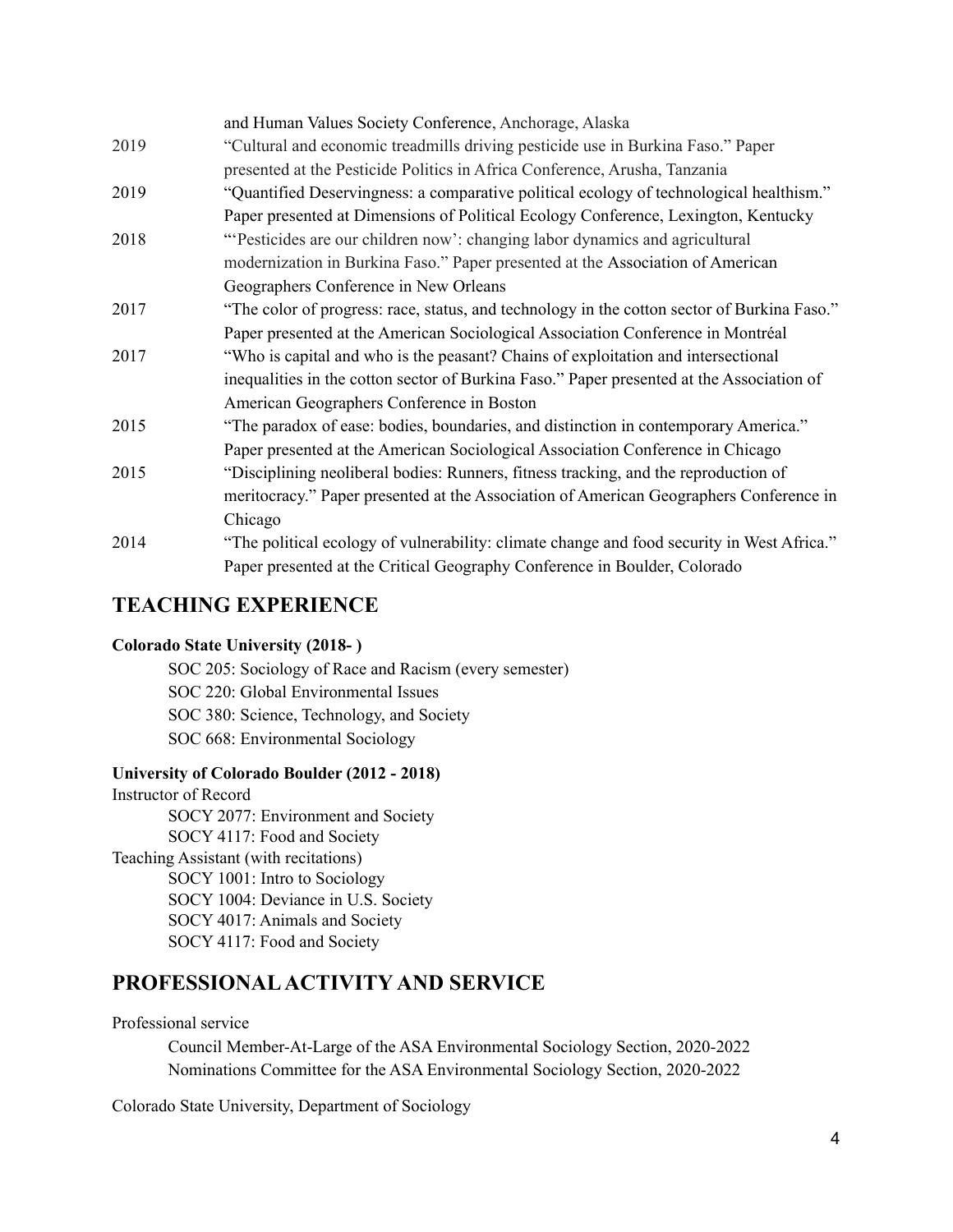Social Justice and Equity Working Group, founder and chair, 2020-present College of Liberal Arts Equity Committee, 2021-present Undergraduate Committee, 2021-present Undergraduate Scholarship Committee for Sociology and College of Liberal Arts, 2020-present Faculty Search Committee, fall 2021 AKD Honors Society Undergraduate Advisor, 2019-2020 Graduate Committee, 2018-2019

#### Affiliations

American Sociology Association

*Member of sections: Environmental Sociology, Racial and Ethnic Minorities, Sociology of Development, Global and Transnational Sociology, Science Knowledge and Technology, and Political Economy of the World-System*

American Association of Geographers

*Member of sections: Cultural and Political Ecology, Development Geography, Food and Agriculture, Africa, Black Geographies, Human Dimensions of Global Change* Agriculture, Food, and Human Values Society

#### Professional development

"Navigating Difficult Classroom Conversations." Organized workshop for the Department of Sociology, Colorado State University, 2021

Online Course Design, 16-hour course with CSU Online, 2020, with training in Quality Matters and Universal Design

Intergroup Relations Institute (3 day workshop on inclusive pedagogy, intergroup relations, and social justice), 2020

Series of Inclusive Pedagogy workshops, Colorado State University, 2018-2020

#### Academic Journal Reviews (ad-hoc)

*American Sociological Review, American Journal of Sociology, Social Problems, Agriculture and Human Values, Population and Environment, Climatic Change, Environmental Sociology, Qualitative Sociology, African Geographical Review, Annals of the American Association of Geographers, Journal of Environment and Development, Journal of Rural Studies, Cahiers Agricoles (French), Journal of Agrarian Change, Environment and Planning E, Weather Climate and Society, Society and Natural Resources*

#### **RELEVANT PRIOR WORK EXPERIENCE**

2009 Video editor, Forestry Media Center, Corvallis, Oregon

- Edited videos on sustainable animal agriculture in the Pacific Northwest

2007- 2009 Agriculture and Environment Volunteer, Peace Corps Mali, West Africa

- Facilitated a Farmer Field School to facilitate farmer-led field experiments with two dozen local farmers, in collaboration with ICRISAT (Bamako)
- Co-hosted a weekly radio show in Bambara on environmental and social issues for one year; broadcast in Southern Mali
- Facilitated the founding of a women's regional shea production cooperative